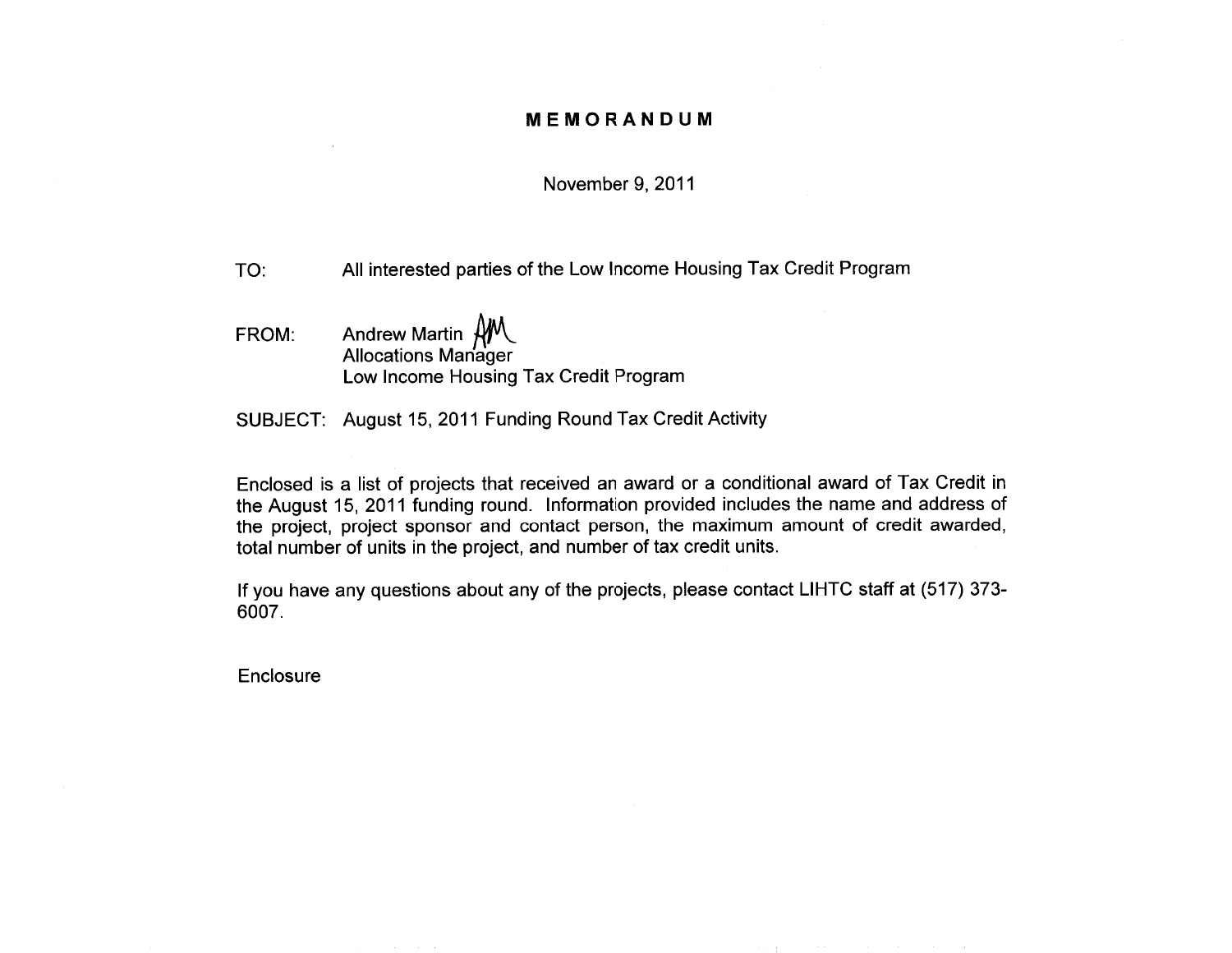# **AUGUST 15, 2011 FUNDING ROUND RESERVATIONS**

| Project #:               | B11043                                               |                            | <b>Owner Contact:</b>    | Marvin D. Veltkamp                   | 269.381.0350       |  |
|--------------------------|------------------------------------------------------|----------------------------|--------------------------|--------------------------------------|--------------------|--|
| <b>Project Name:</b>     | Silver Star Phase II<br>Silver Star Phase II LDHA LP |                            |                          |                                      |                    |  |
| <b>Project Address:</b>  | 44 Clark Road<br>834 King Highway, Suite 100         |                            |                          |                                      |                    |  |
|                          |                                                      |                            |                          | Kalamazoo, MI 49001                  |                    |  |
|                          | Battle Creek, MI 49015                               |                            | <b>Amt Requested:</b>    | \$1,500,000                          | # Bldgs: 1         |  |
| <b>County:</b>           | Calhoun                                              |                            | <b>Amt Awarded:</b>      | \$1,500,000                          | # Total Units: 101 |  |
|                          |                                                      |                            |                          |                                      | # LIHTC Units: 100 |  |
|                          |                                                      | <b>Category Funded In:</b> | <b>PSH</b>               | <b>Target Units: Family</b>          |                    |  |
| <b>Application Date:</b> | 8/15/2011                                            | Self Score: 134            |                          | Final Score: 136                     |                    |  |
|                          |                                                      |                            |                          |                                      |                    |  |
| Project #:               | B11014                                               |                            | <b>Owner Contact:</b>    | <b>Lisa Willcutt</b><br>269.350.2019 |                    |  |
| <b>Project Name:</b>     | New Village Park<br>New Village Park LDHA LP         |                            |                          |                                      |                    |  |
| <b>Project Address:</b>  | 2400 St. Alban's Way                                 |                            |                          | 2725 Airview Blvd, Suite 205         |                    |  |
|                          |                                                      |                            |                          | Kalamazoo, MI 49002                  |                    |  |
|                          | Kalamazoo, MI 49001                                  |                            | <b>Amt Requested:</b>    | \$1,500,000                          | # Bldgs: 18        |  |
| County:                  | Kalamazoo                                            |                            | <b>Amt Awarded:</b>      | \$1,500,000                          | # Total Units: 152 |  |
|                          |                                                      |                            |                          |                                      | # LIHTC Units: 152 |  |
|                          |                                                      | <b>Category Funded In:</b> | Preservation             | <b>Target Units: Family</b>          |                    |  |
| <b>Application Date:</b> | 8/15/2011                                            | Self Score: 183            |                          | Final Score: 182                     |                    |  |
|                          |                                                      |                            |                          |                                      |                    |  |
| Project #:               | B11020                                               |                            | <b>Owner Contact:</b>    | Robert J. Jacobson                   | 734.769.1428       |  |
| <b>Project Name:</b>     | Century Lofts - Phase One                            |                            | Century Lofts I LDHA LLC |                                      |                    |  |
| <b>Project Address:</b>  | 40 Logan Street SW                                   |                            |                          | 35 Research Drive, Suite 300         |                    |  |
|                          |                                                      |                            |                          | Ann Arbor, MI 48103                  |                    |  |
|                          | Grand Rapids, MI 49503                               |                            | <b>Amt Requested:</b>    | \$1,444,819                          | # Bldgs: 1         |  |
| County:                  | Kent                                                 |                            | <b>Amt Awarded:</b>      | \$1,444,819                          | # Total Units: 43  |  |
|                          |                                                      |                            |                          |                                      | # LIHTC Units: 43  |  |
|                          |                                                      | <b>Category Funded In:</b> | Open                     | <b>Target Units: Family</b>          |                    |  |
| <b>Application Date:</b> | 8/15/2011                                            | Self Score: 197            |                          | Final Score: 193                     |                    |  |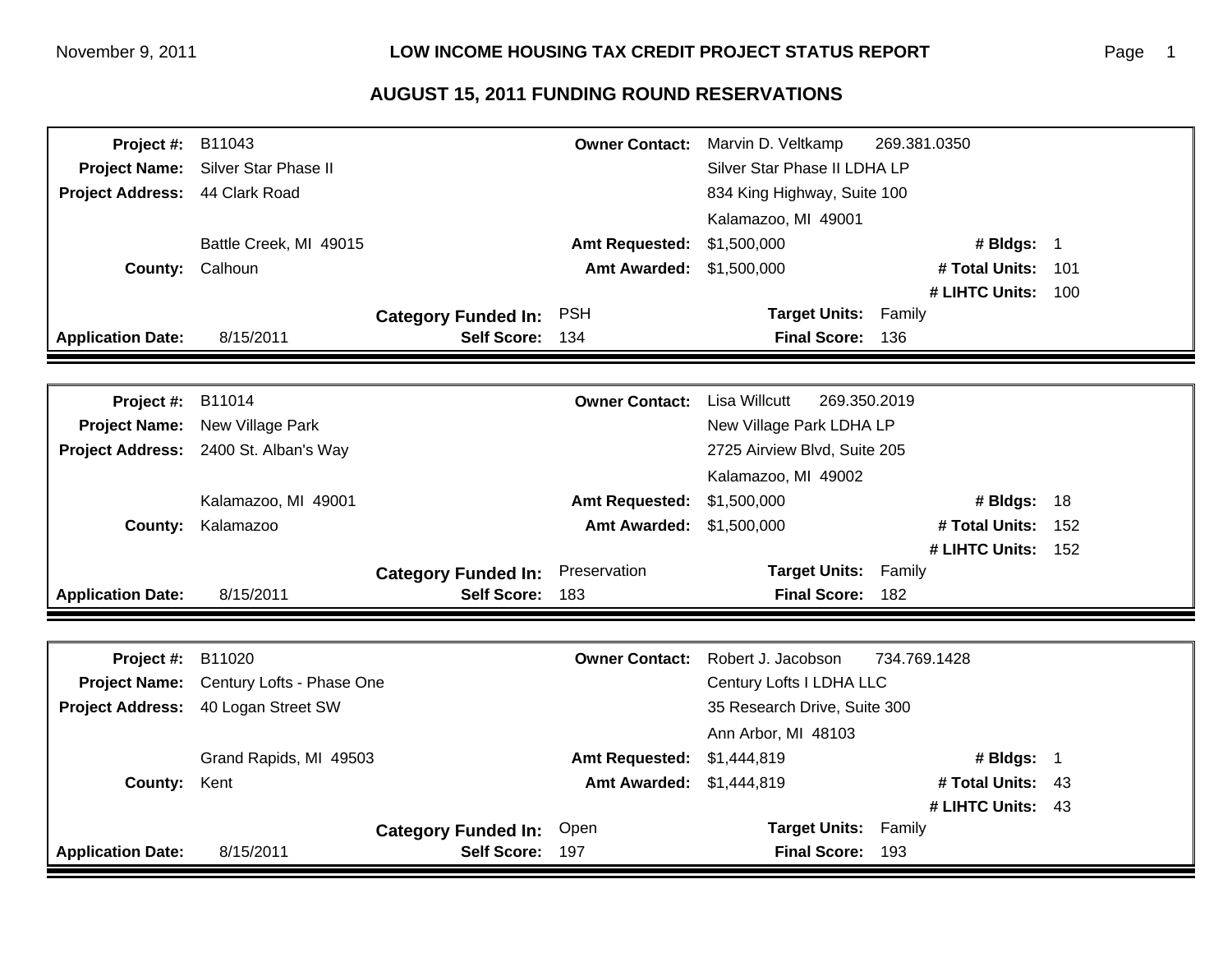## **AUGUST 15, 2011 FUNDING ROUND RESERVATIONS**

| <b>Project #: B11048</b> | <b>Owner Contact:</b>                                            |                            |                           | Robert J. Jacobson           | 734.769.1428       |  |
|--------------------------|------------------------------------------------------------------|----------------------------|---------------------------|------------------------------|--------------------|--|
|                          | Project Name: Century Lofts - Phase Two                          |                            |                           | Century Lofts II LDHA LLC    |                    |  |
|                          | Project Address: 40 Logan Street SW                              |                            |                           | 35 Research Drive, Suite 300 |                    |  |
|                          |                                                                  |                            |                           | Ann Arbor, MI 48103          |                    |  |
|                          | Grand Rapids, MI 49503                                           |                            | <b>Amt Requested:</b>     | \$1,440,015                  | # Bldgs: 1         |  |
| County: Kent             |                                                                  |                            | Amt Awarded: \$1,440,015  |                              | # Total Units: 44  |  |
|                          |                                                                  |                            |                           |                              | # LIHTC Units: 44  |  |
|                          |                                                                  | <b>Category Funded In:</b> | Open                      | <b>Target Units:</b>         | Family             |  |
| <b>Application Date:</b> | 8/15/2011                                                        | <b>Self Score:</b>         | 197                       | <b>Final Score:</b>          | 193                |  |
|                          |                                                                  |                            |                           |                              |                    |  |
| <b>Project #: B11056</b> | <b>Owner Contact:</b>                                            |                            |                           | Stephen Werth 989.358.8080   |                    |  |
|                          | <b>Project Name:</b> JPS Fremont (4 existing properties)         |                            |                           | <b>JPS Fremont LDHA LP</b>   |                    |  |
| <b>Project Address:</b>  | 318 and 320 Dewitt Ave, 228 Dewitt Ave, 1101                     |                            |                           | 458 West Baldwin Street      |                    |  |
|                          | and 1103 W. Main, and 1100, 1102 and 1104<br><b>State Street</b> |                            |                           | Alpena, MI 49707             |                    |  |
|                          | Fremont, MI 49412                                                |                            | <b>Amt Requested:</b>     | \$732,924                    | # Bldgs: 7         |  |
| <b>County:</b>           | Newaygo                                                          |                            | <b>Amt Awarded:</b>       | \$732,524                    | # Total Units: 110 |  |
|                          |                                                                  |                            |                           |                              | # LIHTC Units: 108 |  |
|                          |                                                                  | <b>Category Funded In:</b> | Preservation              | <b>Target Units: Family</b>  |                    |  |
| <b>Application Date:</b> | 8/15/2011                                                        | <b>Self Score:</b>         | 189                       | Final Score: 190             |                    |  |
|                          |                                                                  |                            |                           |                              |                    |  |
| <b>Project #: B11042</b> |                                                                  |                            | <b>Owner Contact:</b>     | <b>Timothy Thorland</b>      | 313.297.1343       |  |
| <b>Project Name:</b>     | <b>Mack Ashland</b>                                              |                            |                           | Mack Ashland LDHA LP         |                    |  |
|                          | Project Address: 14711 Mack Avenue, 3747 Ashland                 |                            | 1920 25th Street, Suite A |                              |                    |  |
|                          | and 3730 Manistique                                              |                            |                           | Detroit, MI 48216            |                    |  |
|                          | Detroit, MI 48215                                                |                            | <b>Amt Requested:</b>     | \$832,987                    | # Bldgs: 4         |  |
| <b>County:</b>           | Wayne                                                            |                            | <b>Amt Awarded:</b>       | \$812,237                    | # Total Units: 39  |  |
|                          |                                                                  |                            |                           |                              | # LIHTC Units: 39  |  |
|                          |                                                                  | <b>Category Funded In:</b> | <b>PSH</b>                | Target Units: Family         |                    |  |
| <b>Application Date:</b> | 8/15/2011                                                        | Self Score: 162            |                           | Final Score: 150             |                    |  |